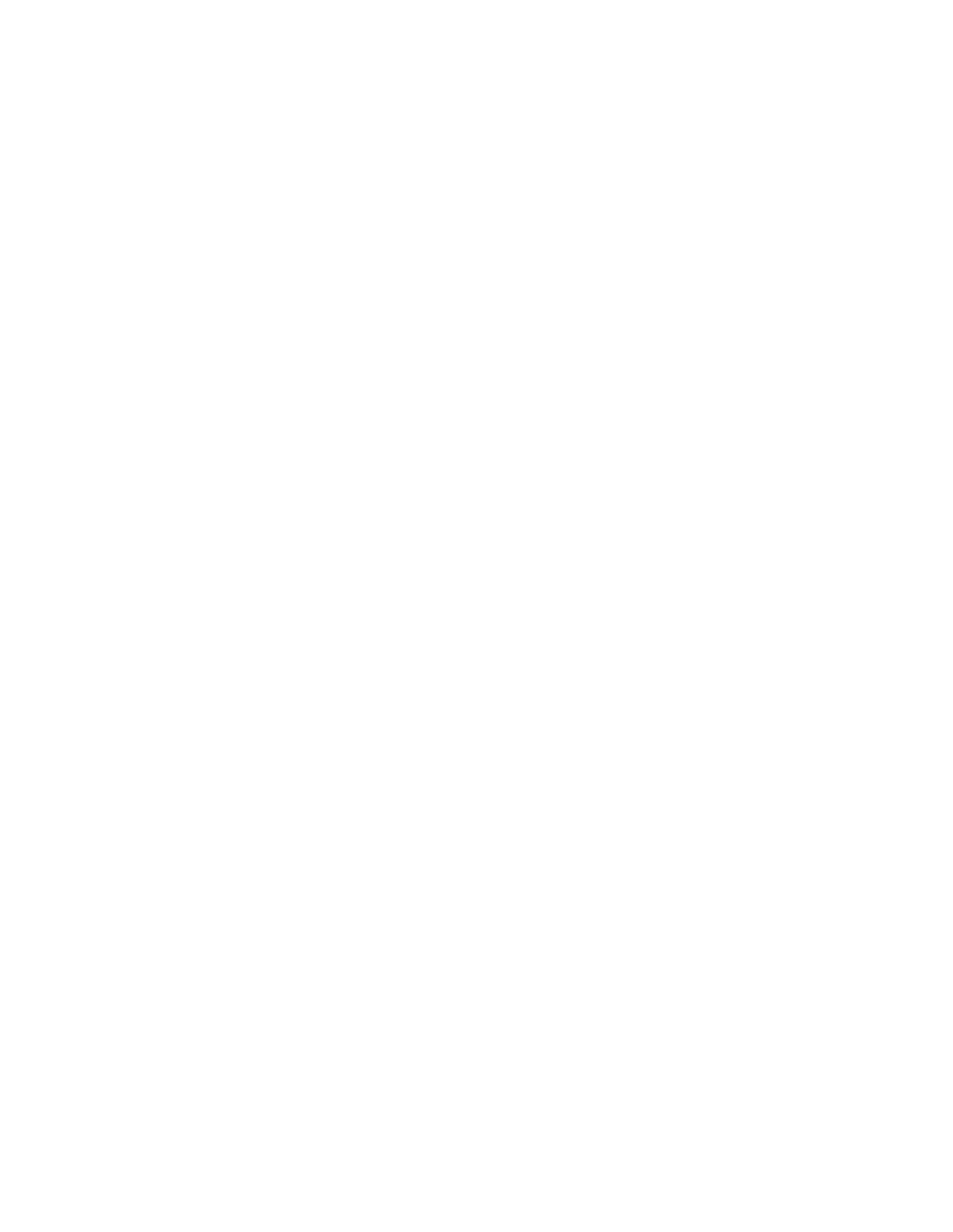## **Legislative Assembly**

**Tuesday, 11 November 2008**   $\overline{\phantom{a}}$ 

**Inaugural Speech** 

### **Ms Lisa Baker MLA**

#### **(Member for Maylands)**

#### **ADDRESS-IN-REPLY**

#### *Motion*

**MS L.L. BAKER (Maylands)** [7.34 pm]: I begin by acknowledging the traditional owners of the land and pay my respects to their elders. I also formally congratulate the member for Moore on his appointment to the position of Speaker of this house.

Mr Speaker and fellow members, to stand here today as the member for Maylands is an immense honour. Of all the speeches I will make in this place, I do not think I will ever forget how proud and privileged—and nervous—I feel at this moment, giving this, my inaugural speech.

The first thing I must do is thank the people of the Maylands electorate for placing their trust in the Australian Labor Party and in me to represent their interests in state Parliament. It is a responsibility which I take very seriously and a job I promise to undertake with commitment, enthusiasm and integrity. I wish to thank the many volunteers who worked so hard to ensure the success of my campaign; my friends, family and supporters who attended countless campaign meetings, handdelivered letters and brochures and then, still smiling, turned up on election day to staff polling booths across the electorate. In particular, I would like to thank my campaign manager, Linda Savage, and others who helped. I thank Fiona Sassenfeld, Jessica Shaw, Tessa Hopkins, Jenny Taylor and the many community workers, a number of whom are members of the Liquor, Hospitality and Miscellaneous Workers Union, who helped me through my campaign. Thanks to my brother, James, his wife, Stacey, and little Thomas, the youngest campaigner on my team, who was not quite one at that time. To my sister, Marianne, and Rob; Nic and Kanica, thank you all for your support. My parents are gone now, but I dearly hope that they would also be proud and pleased to see me in this new role. A very, very special thankyou to my partner of 20 years, who has been incredibly supportive and has managed to keep smiling for the duration of all of this—so far!

I must also take this opportunity to thank the previous member for Maylands, Hon Dr Judy Edwards. Judy served in this Parliament for 18 years, including five years as the Minister for the Environment. I imagine that those of you who have had the privilege of knowing and working alongside Judy regard her, as I do, with great respect and warmth. My journey representing Maylands is just beginning, but I look to Judy as a model of leadership, integrity, excellence and tenacity that I really wish to emulate. I thank Judy for leaving the people of Maylands with high expectations of their member and I am certainly going to work hard to ensure that I can fulfil their expectations.

Maylands was first named in 1896. Maylands is one of Western Australia's oldest electorates. The new boundaries include the suburbs of Maylands, Bayswater, Bedford, Embleton, a good proportion of Inglewood and a small sliver of Morley. The electorate is a combination of all that is great in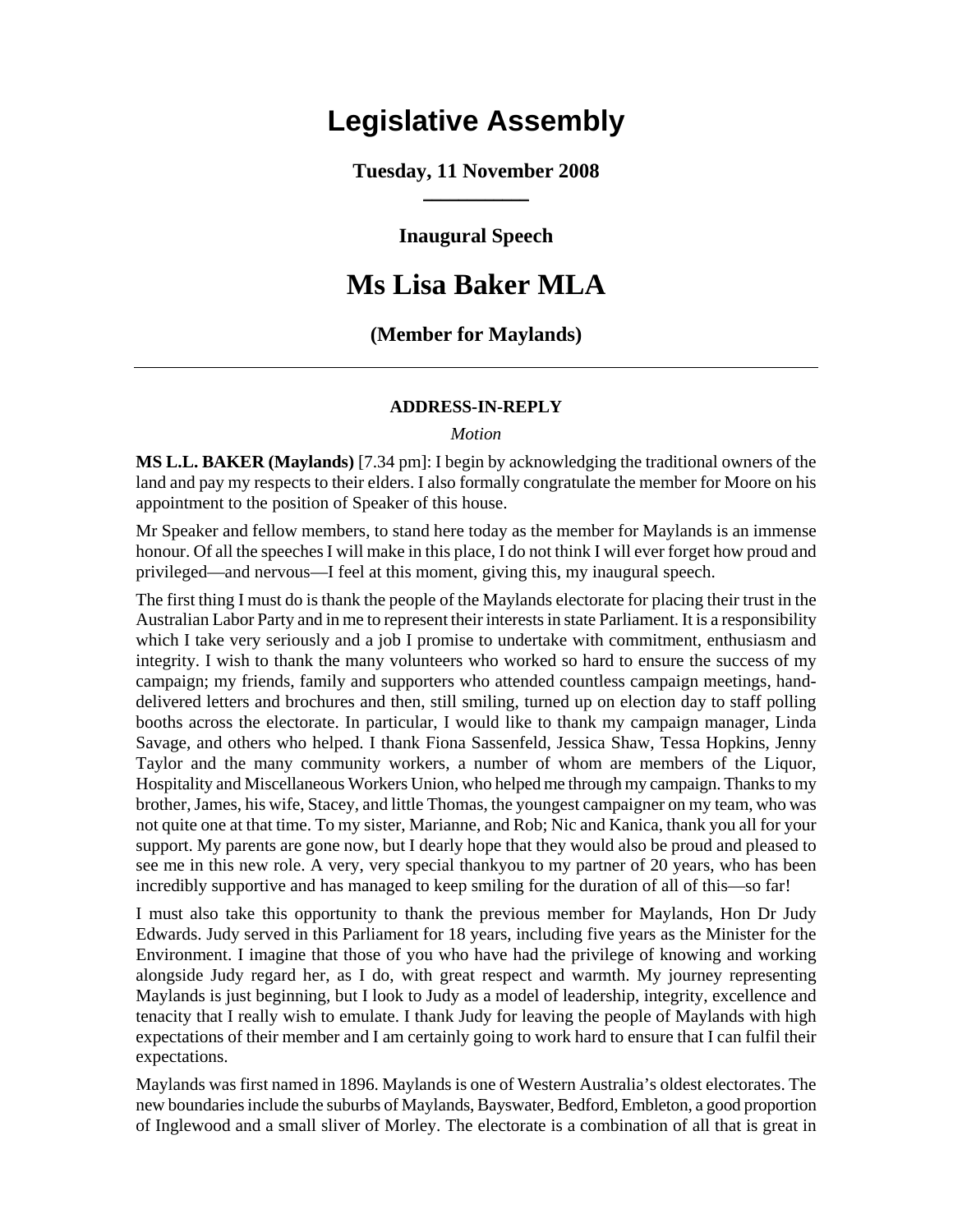lifestyle and community in Western Australia. Winding through the electorate we have the amazing Derbal Yerrigan, our Swan River, which is a natural resource and a source of life, history, leisure and tradition. The people in my electorate regard the Derbal Yerrigan with great pride and are committed to protecting it for generations to come.

Maylands represents all the complexities and potential of a diverse city electorate. Traditionally, the electorate has been characterised by blue collar and low-income workers, many of them from non-English speaking backgrounds as well. Today, however, the electorate is home to more white-collar workers and more professionals, although income levels remain surprisingly modest. The medium household income in my electorate is just \$928 a week—not a lot when you place that in the context of today's cost-of-living pressures. The Maylands electorate has a high proportion of residents who were born overseas; almost 6 000 of them speak a language other than English at home.

In terms of our built and cultural environment, Maylands electorate includes everything from traditional architecture and historic sites like Tranby House and the brickworks on the peninsula, to vibrant cafe and restaurant strips like those on Beaufort Street in Inglewood and Eighth Avenue in Maylands. We also have modern commercial developments like Centro Galleria. It is home to many strong and established community, cultural and ethnic groups. Throughout the electorate young families are moving in, renovating older properties, raising young children and settling into their neighbourhoods and the wider community.

Community is something I personally feel very passionate about and it is a subject I will return to time and again in this place. Community is that sense of involvement and closeness that comes from knowing and trusting people in your neighbourhood. In my view, it is the heart of civil society. It makes and sustains us as human beings; it creates opportunities and helps individuals to realise their potential; and, during times of hardship, it provides a safety net for those less fortunate.

It was not until I started campaigning in Maylands electorate that I realised how much things have changed in recent years. People do not think of us, their local members, as being part of their communities, unless, of course, they have had direct dealings with us on any issues; then it can be a different story. Worse than people not regarding us as part of their communities is the fact that if they do think of us, it is generally in the negative or about how little they trust us. When I spoke to people on their doorsteps, in schools, community organisations, sporting groups, retirement villages and shopping centres, the message was the same: people are disillusioned with politicians, and it does not matter which party we represent. I am sure that, in holding this view, the people who I spoke to are no different from people in other members' electorates. When I realised the disillusionment held by the community, it became very clear that I have two goals to pursue in my new role. The first is to ensure that I set clear and public standards for my work. My personal values give me the framework for my standards, and these are honesty, integrity and loyalty. Through this public commitment and my subsequent work for the community, I hope that my constituents will find the confidence they need to trust me as their member. My second goal, which I will go on to discuss a bit later, is to know what the key issues and messages are that the people of Maylands want me to take forward as their elected representative.

On that first goal, the question I ask is: how can we endeavour to restore in people a confidence and a trust in their elected members of Parliament, and indeed in our democratic processes? I believe that for this to happen, we, as members of Parliament, must be seen to contribute directly to our communities and to ensure that their interests are always our priorities. We must be involved and engaged, and hold high standards for our own personal behaviour.

A fundamental objective of any modern, effective government must be to find new ways to engage people so that they feel motivated to become more involved in their community and more a part of the democratic process. The constituents of Maylands have made it clear to me that my work must include increasing both the government's and the opposition's focus on building trust, as well as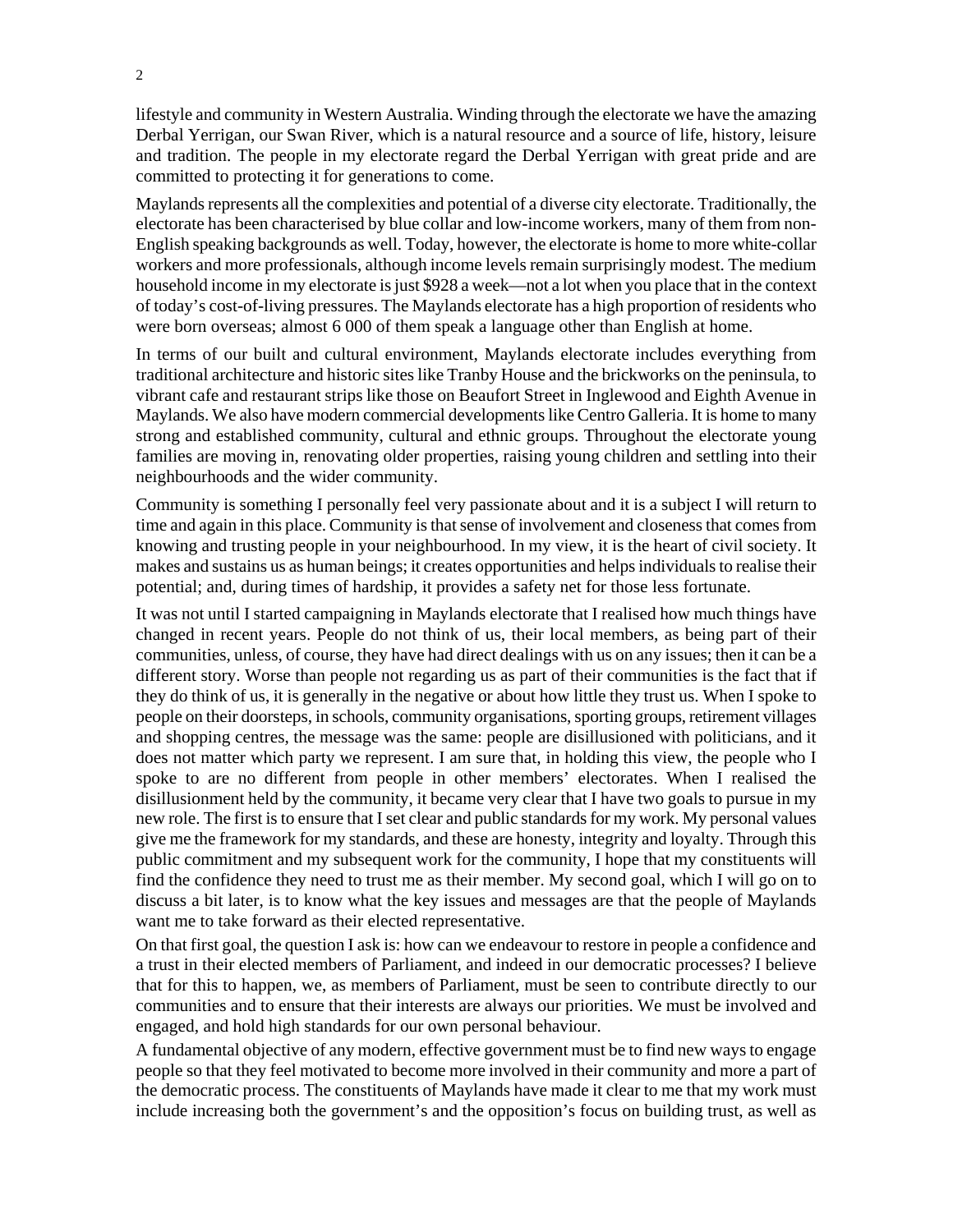encouraging more active citizenship. People want to live in a society that puts equal value on social, environmental and economic progress. They want to live in a community that values the work of voluntary organisations and provides opportunities for people to act together, and where civil values and skills are developed, where there is space for argument and deliberation in which people can express different points of view and negotiate a sense of common interest. I will be aiming to provide that space for Maylands residents so that whether they are in their families, their schools or their workplaces, they can talk, think and deliberate on what good society or good community means for them, and how social, economic and political progress might be defined.

The community is sick and tired of being consulted. By "consulted" I mean having strangers turn up in their neighbourhood, ask them questions and write down their answers, all the time knowing that nothing is going to change, let alone improve. Aboriginal people in our communities only have to be asked about how consultation has impacted them to understand what I mean. To quote Hon Fred Chaney —

…radical change is needed to…giving communities real decision-making power.

That does not mean, as so often has happened in the past, flying in to communities to tell them what is going to happen to them.

I believe that to build trust and faith in the community our first step should be to work with individuals and communities, not by consulting them and then doing things for them, but by doing things with them. People must feel empowered to participate in building their own futures.

My second goal is to deliver the key issues and messages that my constituents want me to take forward as their member of Parliament. The first significant issue they have raised with me is their concern for the environment. To quote 1998 Economics Nobel Laureate Amartya Sen —

Development cannot be divorced from ecological and environmental concerns. Indeed, important components of human freedoms—and crucial ingredients of our quality of life are thoroughly dependent on the integrity of the environment.

The environment is already a key platform for the Australian Labor Party. The federal government and the Western Australian Labor Party have put forward significant policies and programs on climate change and to protect our own local environment. Indeed, our WA Labor government was the first government in Australia to develop a state sustainability strategy to guide work on this important agenda. In Maylands, the Swan River and its foreshore are precious to our community, especially some of the more natural and untouched aspects of the river. In particular, I will be focusing on protecting the unique birdlife, maintaining and preserving the valuable wetlands, preventing pollution in the river and its networks, and balancing the demand for housing and the river's protection. I believe that the ALP policies are premised on achieving the right balance between environmental protection and meeting social and economic demands.

Related to their concerns for the environment, many people in my electorate have spoken to me about their concerns for transport, particularly public transport. Our Maylands electorate is home to many Perth-based workers, but is also a major thoroughfare for people living further afield in the eastern and northern eastern suburbs who must traverse our electorate to get to their jobs in the city. The Midland-Perth railway winds through the heart of Maylands electorate and carries thousands of these workers every day. Maylands residents recognise the need to promote good public transport and are environmentally conscious enough to want to do their bit in terms of lowering carbon emissions; they are committed to minimising their impact, or footprint, on the environment. The transport issues that they have raised with me include things like the inadequacy of the existing train service to meet the increasing demand from commuters; the need to improve the safety of train travel, particularly for the frail or aged and those travelling outside the busy times of day; the need to increase the number of car parking bays for park-and-ride patrons and local residents; the need to expand and improve the local bicycle path, as an increasing number of people are cycling as a key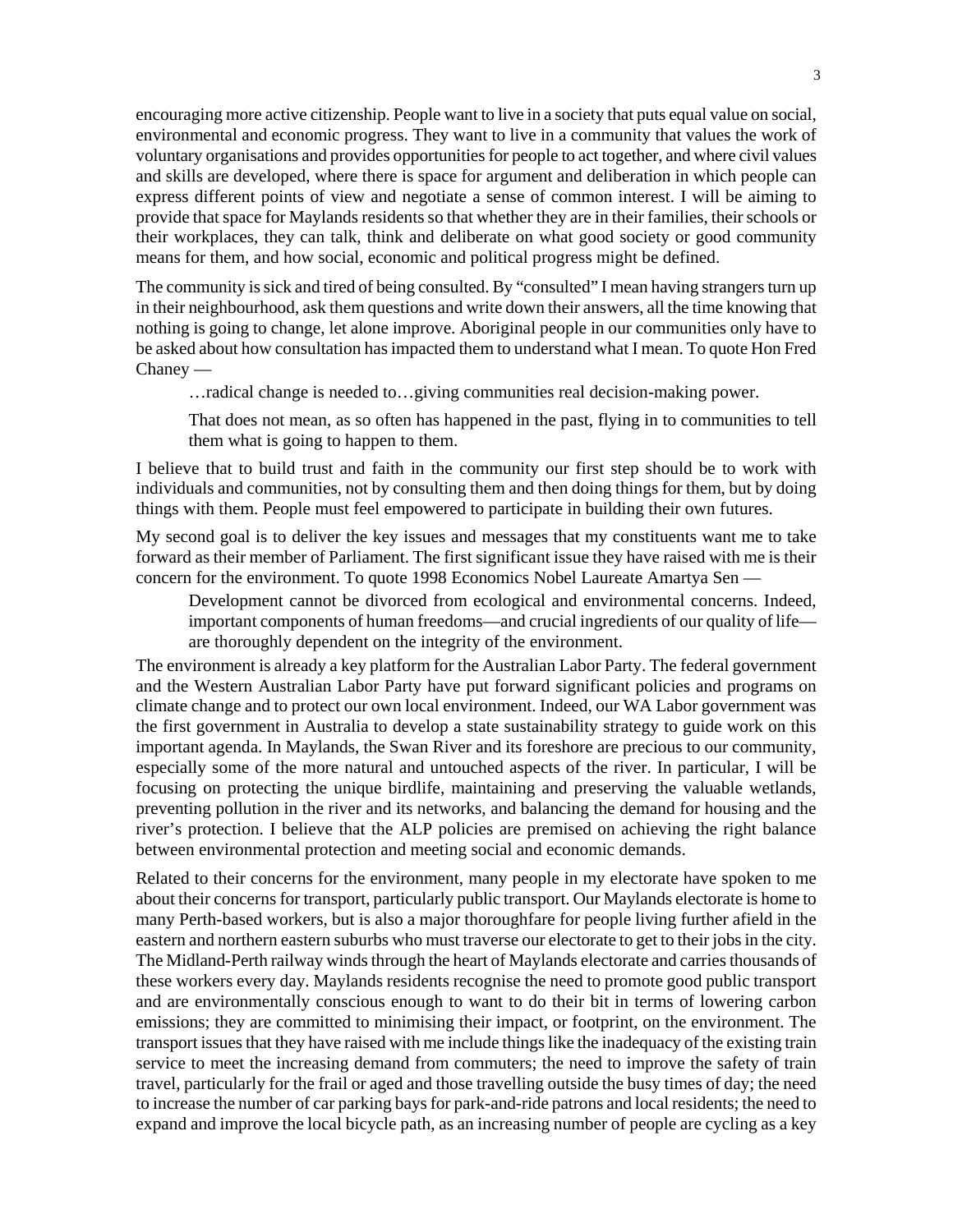means of transport, which should be encouraged; and investigating the possibility of introducing bus services to transport people across the electorate to the railway line.

The need to improve our public transport system is a subject members are sure to hear more about from me over the next four years. The Maylands electorate has great diversity in culture, heritage and economic circumstances. This creates a unique set of challenges. The people I have met over the past few months in shopping centres, on train stations, in parks and in their homes have reinforced my need to be responsive to this diversity. Before the election I spoke to a homeless man at Maylands shopping centre and I asked him where he finds help, whether for medical treatment, a bed for the night or a meal. He told me that most nights he sleeps in vacant doorways or under benches as there are simply no beds available for people like him. This man's experiences are repeated far too often in our community. His comments reaffirmed to me that poverty is not only alive and well; it is growing. To borrow some words from the International Labour Organization, "poverty anywhere constitutes a danger to prosperity everywhere". Poverty is complex, not least because people who find themselves impoverished often suffer from more than one problem. Mental health problems may be combined with drug addiction, unemployment with alcohol dependency or domestic violence with homelessness. It is a complex mix. The solutions we need are more complicated now than ever before, and it is my belief that the first step is to focus on the way that poverty interacts with other forms of disadvantage to produce deep and persistent social exclusion, sometimes over generations. It is also my firm belief that governments working in isolation are incapable of solving these complex problems. Governments need to work with business and, more importantly, the community sector to find solutions and mobilise resources, and this is where community organisations offer great support, particularly those organisations that assist vulnerable people in our neighbourhoods. Often locally based, these organisations are doing it tough and are unable to keep up with the number of people who need support. Many of them are struggling to recruit and retain staff to deliver services. In many communities this means that safety nets are no longer in place, or are collapsing, leaving people in crisis with nowhere to go to get help. One of my key goals as the member for Maylands therefore is to work with community organisations in my electorate to ensure their viability.

As many members will appreciate, people can suffer disadvantage regardless of health, wealth, family or position. Issues such as domestic violence, mental health, substance abuse or child abuse are not confined to one level of our society; they are found in the wealthiest of homes and in the poorest of families. I will raise these issues with our state government, always with a focus on looking for solutions. As the representative of the people of Maylands in this Parliament, I will be guided by the principles of social inclusion and economic justice. The recent boom has been of great benefit to those fortunate enough to profit directly from growth in the mining sector and its allied industries. However, there has been another side—a darker side. A greater number of people are experiencing unprecedented levels of poverty in Western Australia. Between 2006 and 2008, household costs increased by a staggering \$132 a week; that is an increase of 23 per cent in basic living expenses. During the same period, average weekly wages in Western Australia increased by \$61, or 10.7 per cent. Increases such as these put pressure on individuals, families and some small businesses not directly associated with the benefits of the boom. Is it any wonder that almost 10 000 Western Australians were turned away by community service organisations in 2006-07? Community organisations reported that although 81 per cent of the people seeking help were eligible—meaning that their need was real—the organisations simply did not have the resources to help. Add to this the fact that rental prices have gone through the roof in our state over the past few years, and the picture becomes very dark. I ask members to consider this: in June 2005, the median rent was \$189 a week. In June 2008, the median rent was \$330 a week, which is an increase of almost 60 per cent. I wonder how many members have experienced these pressures.